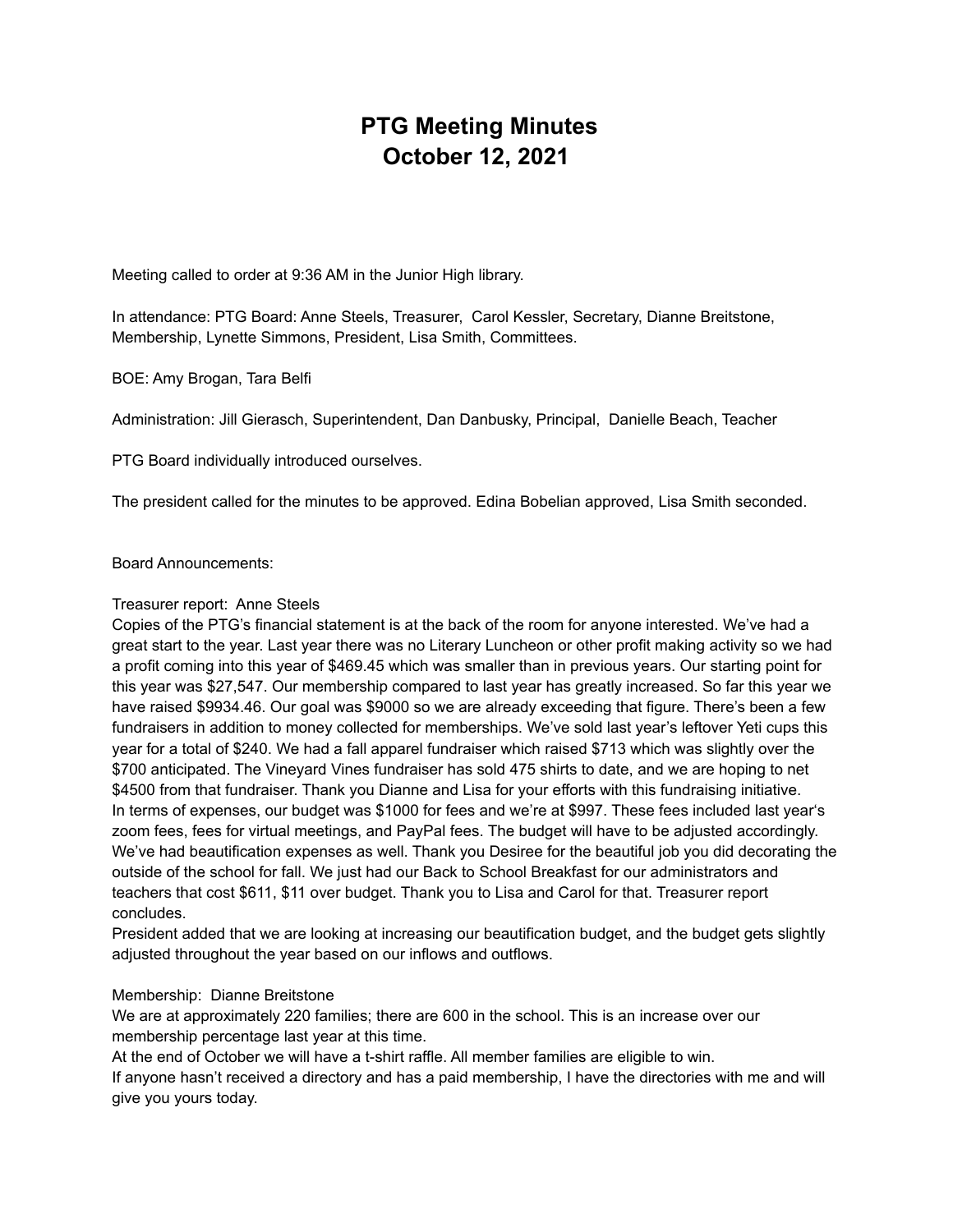The last school-wide Weekly Notes was last Sunday, going forward they will only be sent to members.

#### Committees: Lisa Smith

The Staff Appreciation Breakfast went well. It was Covid friendly, as everything was individually wrapped. Positive feedback was received from the staff.

Junior High Activities is planning an evening event, details will be provided soon.

Sign up sheets for various committees are located in the back of the room. You are encouraged to sign up for what interests you.

## Featured Speaker: Mrs. Beach, Social Studies teacher Global 10 and

Technology Coach for the Junior/Senior High School

Mrs.Beach presented on the Canvas software system and how to use it. She's also the technology coach for the Junior/Senior High school, and does Ed Tech support for the faculty of the school. Canvas is how a large majority of the teachers deliver and collect assignments to and from the students. When a student signs in to canvas the first screen that pops up is the dashboard screen upon which there is a "to do" list. There is also a calendar reflecting assignments and due dates for all subjects. Students can see what's coming up, and all subjects are color coded. Viewing "course calendar" gives future assignments for one class. The main difference between the parent canvas software and the student canvas software is that on the parent canvas software assignments can not be submitted. How to create a canvas parent account? Two steps: step one involves going onto your students canvas calendar. Your child will then click on the little silhouette avatar on the top left. Then go to settings. Will then receive "a pair with observer" option. A one time pair code will be received. Write this down. Then go to the Cold Spring Harbor webpage to create an account by following the prompts. Some teachers have linked Remind to their canvas accounts. The Canvas calendar can be synced into an E-calendar via a calendar feed. This can be done through either the child's or parent's canvas account. You can also receive personalized notifications, either push notifications or texts, for missing or late assignments by enabling this in settings. Teachers can be reached via the Canvas inbox tab but they do not routinely check there so be sure to follow up with them. To view this tutorial at home, simply go to the Cold Spring Harbor Ed Tech Channel.

Parent Group Announcements:

## Literary Luncheon: Sandra Reilly, Chair

Please save the date of Wednesday, April 13, 2022. It will be the first Literary Luncheon in two years. We're looking for volunteers to help us pull the event together. Sign up sheets are in the rear. The book is "The Exiles" by Christina Baker Kline.

## SEPTO: Suzanne Adelhardt

SEPTO is looking for members. You do not need to have a child that receives services to join. We are, with Focus, presenting a screening of the documentary "Angst". It will be held on Wednesday, October 20 at 7 PM in the PAC with a discussion to follow. The subject of this film is rising anxiety in our children. There is a QR code set up to submit questions. The purpose of this method is that questions can be asked anonymously.

Tuesday at 9:45 will be SEPTO's second meeting of the school year. The speaker will be discussing executive function skills, with a discussion about different learning styles.

## Arts Booster Club

No one was able to attend from the Arts Booster club so Lisa Smith made their announcements. They are looking for members.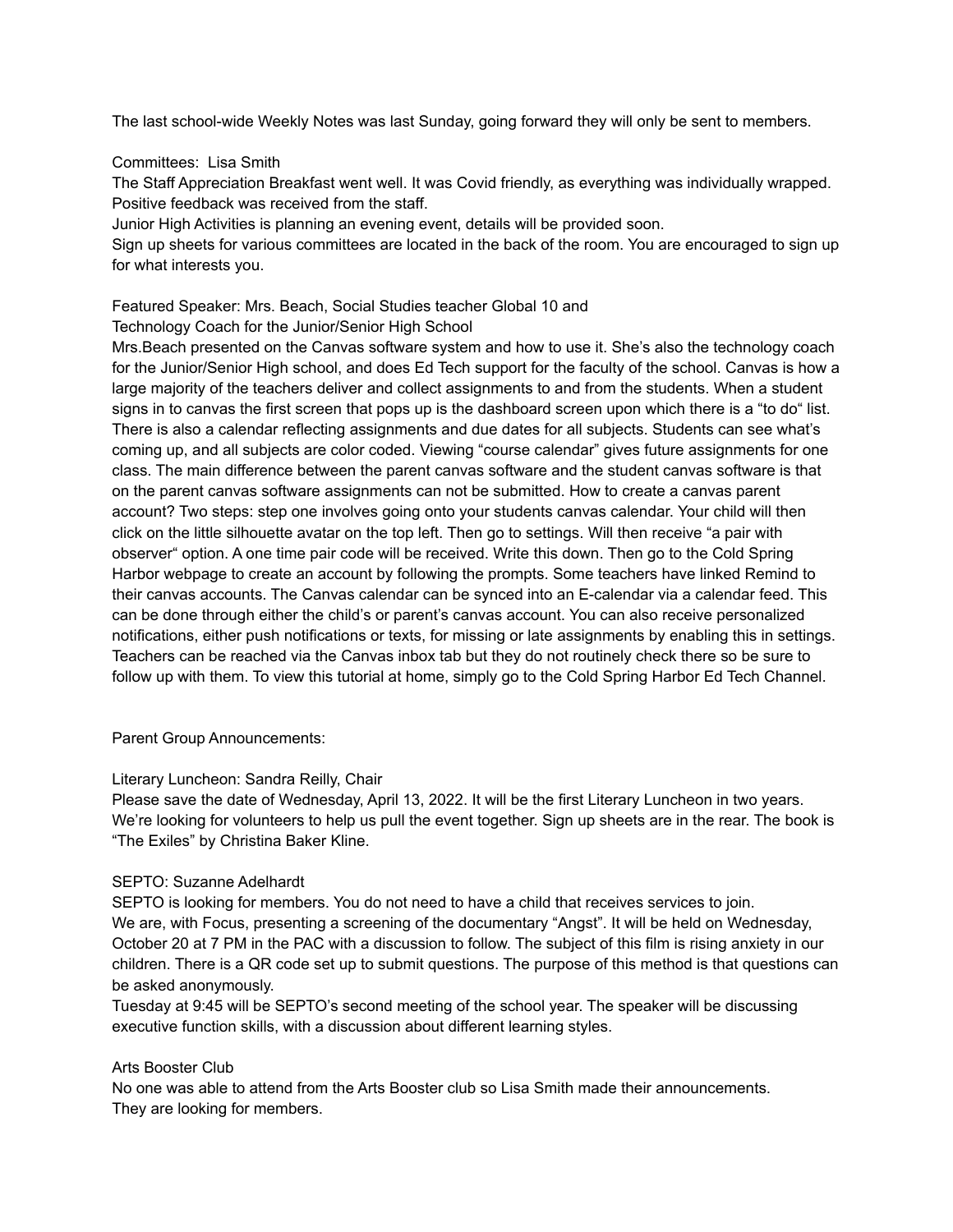This year they will be supporting all live events, nothing remote or Zoom. They are planning on updating the All County and All State music plaques by the PAC, and have a \$6000 scholarship for seniors this year. Please contact Dana Lynch with questions.

#### Mr. Danbusky, Principal

Please attend SEPTO's presentation, especially if you have a junior high school aged child. Adjusting from an elementary school atmosphere which has much more teacher oversight on pupils to the junior high which doesn't is a large change and many children have trouble adjusting. The school works very closely with Dr. Main, who is their speaker for the 10/19 meeting.

Both back to school nights were very successful. There were slightly less than 200 people for the junior high back to school night and slightly under 400 people attended the back to school senior high night. It was great that it was in person and not remote. The school is trying to make as many events in person as possible.

The kids were very excited about making posters for the pep rally. A large number participated. Great atmosphere Friday night at Homecoming.

Mr. Danbusky has received many questions about junior high community service. If your child is planning on applying to the National Junior Honor Society, there's a requirement of 20 hours. If your child is eligible to apply to the society a letter will go out the month of February in the eighth grade with instructions. Community service begins accruing the summer after sixth grade ends.

The school may hold a "parent university" session in which community service, grade point average calculation, etc. will be explained.

A parent asked for advice/instruction on managing a preteen especially in light of social media. SEPTO and FOCUS would be good resources for that.

President thanked the administration and BOE members for attending our meeting.

Karen Moser,Director of Humanities

Karen Moser is looking for opportunities for students to experience humanities in the "outside world" through internships and networking in the humanities fields. If any parents may know of any opportunities she would appreciate being advised.

A parent asked about attendance requirements of members on the PTG Board. President advised that it is imperative that board members attend meetings, and that we currently have (and have had) working parents on past boards. It is hard to attend all meetings but must be a priority. The bylaws indicate that there is flexibility in that three missed meetings are allowed.

The process of the selection of parent volunteers on the DEI committee was outlined. Parent volunteers will be chosen out of a hat during the next CPC meeting. The president advised that she has recused herself from consideration.

The next PTG meeting is to be held at 9:30 AM at the junior high library on Tuesday, November 9.

Meeting adjourned at 10:57 AM